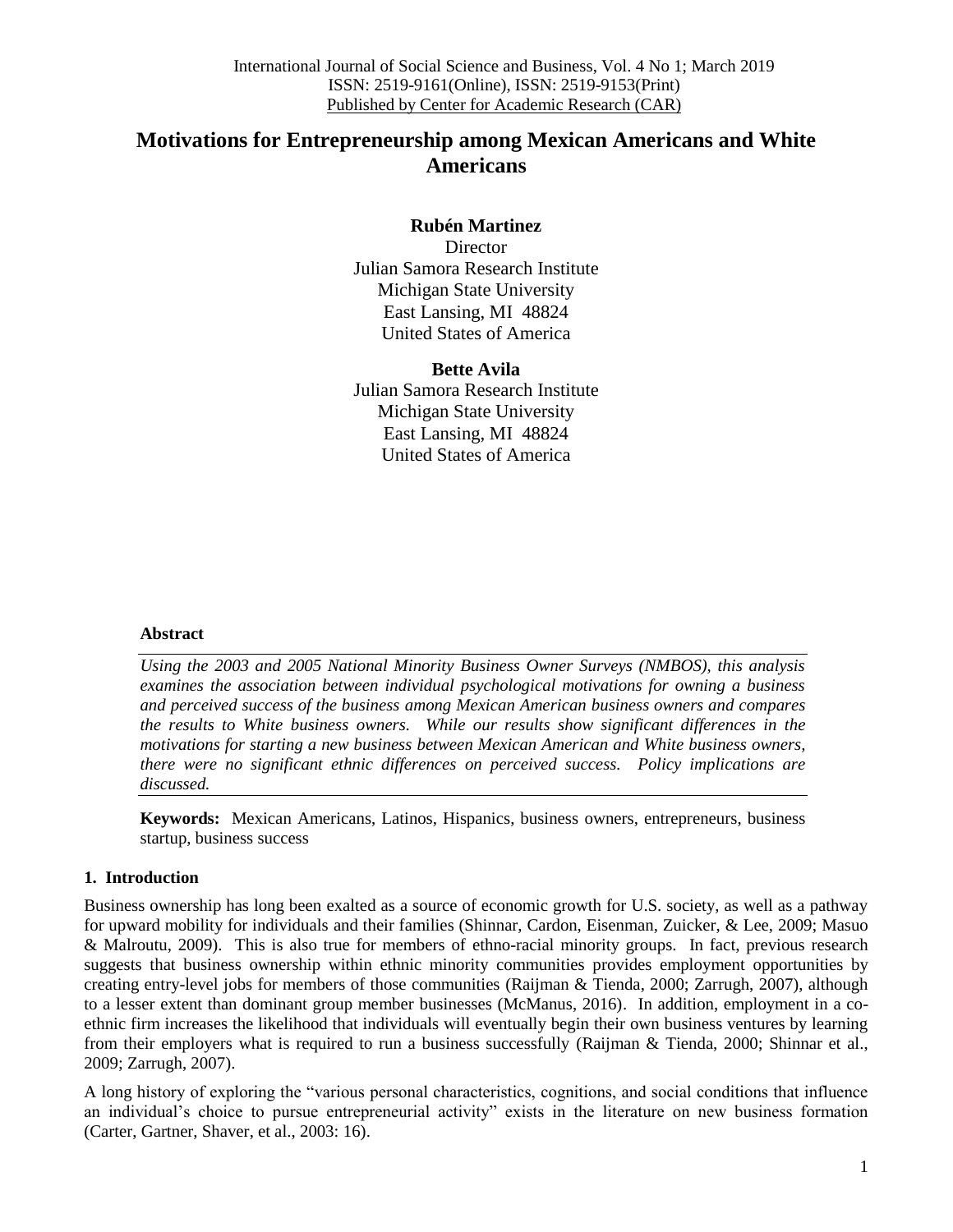Comparing the motivations for new business formation between ethno-racial minority groups and White Americans is especially relevant in light of the importance of business ownership for the upward mobility of ethno-racial minorities and the demographic shift that is occurring. However, there are few studies that examine differences between White Americans and Latino business owners in terms of their individual psychological motivations for starting new businesses.

It is also important to explore the potential effects of motivations for starting a business on perceived business success. Typically, business success has been conceptualized using a strictly material measure, such as business profitability (Reijonen & Komppula, 2007). Use of the concept has been criticized for failing to include subjective factors within myriad definitions of success (Simpson, Tuck, & Bellamy, 2004). Some scholars have argued that entrepreneurs" personal motivations and their perceptions of success in reaching their goals have a major effect on long-term decisions that directly impact the material measures of success, such as whether or not to enlarge a firm (Walker & Brown, 2004), as well as on direct outcomes of success such as profitability (Reijonen & Komppula, 2007). In this analysis we first examine the motivations of Mexican American entrepreneurs and compare them with the motivations of White entrepreneurs; then we test for an association between the motivations for entrepreneurship and perceived success by race/ethnicity.

#### **2. Literature Review**

This section highlights previous research on the motivations for business ownership among Latinos (including Mexican Americans) and compares and contrasts them with the motivations for White Americans. There is debate within the literature on entrepreneurship over the relative importance of structural versus psychological factors prompting individuals to start new businesses (Thorton, 1999). Generally, researchers are split into two camps; the "supply side" and the "demand side" of theories positing motivations for entrepreneurship. Supply side theories of motivation focus on the individual psychological reasons entrepreneurs have for starting their own businesses, while the demand side theories emphasize the structural factors that influence individual decisions toward entrepreneurship.

Several analyses have focused on the push and pull factors that prompt ethno-racial minorities to start their own businesses (Bates, Jackson, & Johnson, 2007; Shinnar & Young, 2008). Examples of push factors for Latinos to start their own businesses include racism in the primary labor market, poor work conditions at their place of employment, low educational attainment, and/or blocked upward mobility opportunities (Raijman & Tienda, 2000; Shinnar & Young, 2008; Zarrugh, 2007). In contrast, pull factors for Latinos to start their own businesses include the potential for higher income and flexibility to tend to family responsibilities (Shinnar & Young, 2008; Smith-Hunter & Boyd, 2009).

Unfortunately, research on motivations among minority entrepreneurs for starting a business have been largely limited to these structural level push and pull factors. There are few analyses that compare the individual-level motivations for starting a business between ethno-racial minorities and White Americans, especially those that include Latino business owners. However, one analysis by Shinnar, Cardon, Eisenman, et al. (2009) provides a useful comparison between immigrant and native-born Mexican Americans relative to motivational factors for starting a business. In general, they found that native-born Mexican Americans were more likely to cite individual financial reasons for starting a business, whereas immigrant Mexicans cited motivations to serve society or their ethnic group. These researchers attribute these differences between native-born and immigrant Mexicans to differential adaptation to U.S. culture, with Mexican Americans reflecting individualistic values oriented to (primarily) financial gain, while Mexican immigrants reflect a more collectivist-oriented culture concerned with serving society and the co-ethnic community.

By contrast, Cardon, Shinnar, Eisenman, & Rogoff (2008) warn against adopting such deterministic views of ethnic minority entrepreneurs and too quickly equating ethnicity with particular cultural characteristics. They found that African American, Mexican and Korean business owners were vastly heterogeneous in terms of their motivations for entering into new businesses and suggest that policymakers consider other factors besides ethnicity in developing educational or support initiatives to foster entrepreneurship.

Recent studies, such as that by Moon, Farmer, Abreo, et al. (2013), examine the linkages between human capital, capital attributes, educational aspirations, and motivations of recent Latino immigrants that have established small businesses in the United States. They distinguished between Latino entrepreneurs located in rural areas and those in urban areas.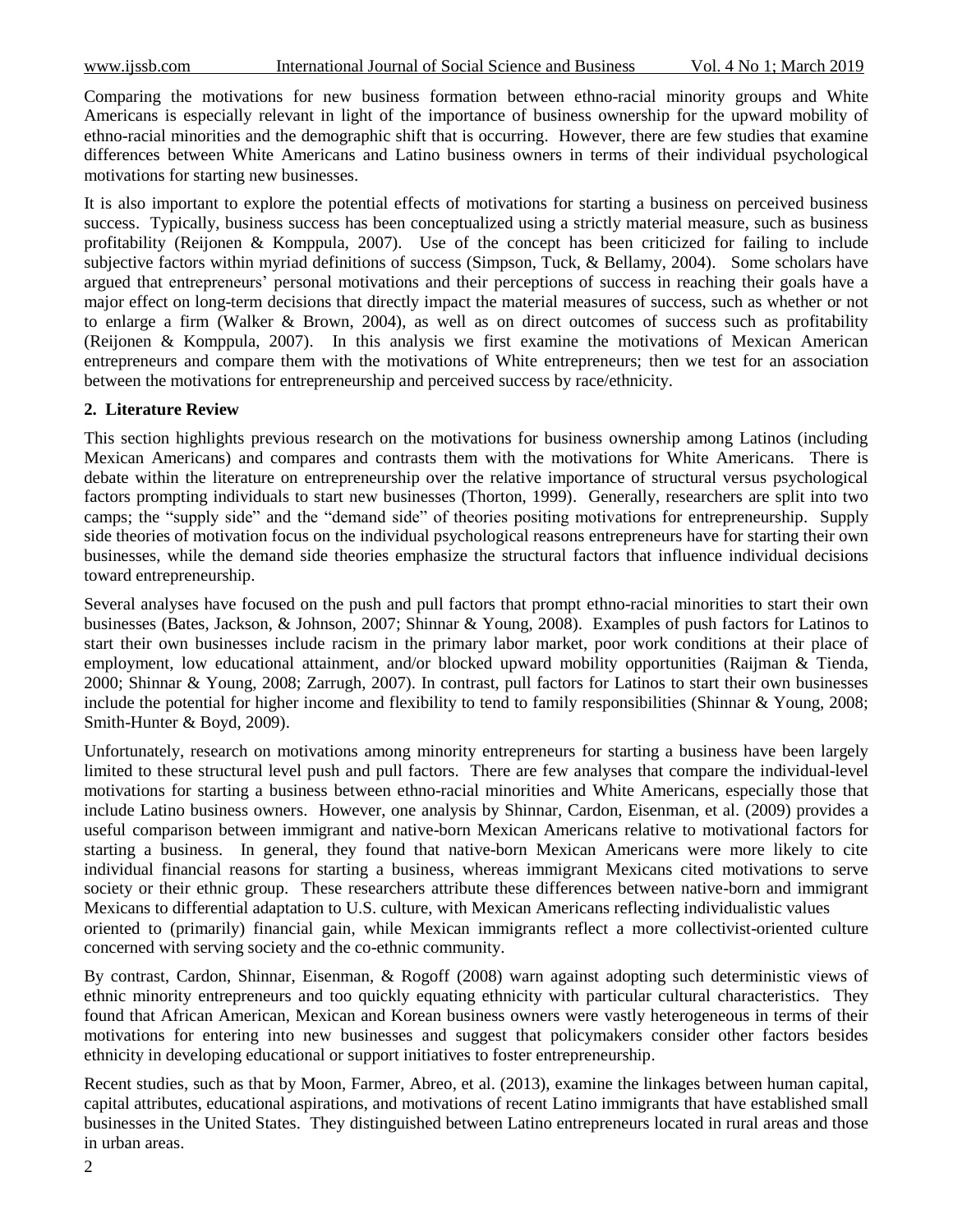In their study, they found that "coupled with language use and customer base the results suggested the formation of emerging ethnic enclaves within the urban areas of the study." In addition, the study found that new Latino business owners do not perceive higher education as necessary for their success, although they were interested in workshops or training related to business operations. Their findings "strongly challenge the suggestion that these [Latino] immigrants opened a business as a result of discrimination or limited opportunity" (Moon et al., 2013: 379).

Canedo, Stone, Black, et al. (2014) developed a set of hypotheses from a review of the literature to frame future research studies on the factors affecting Latinos" motivations to become entrepreneurs. Their hypotheses included emphases on perceived discrimination in organizations, 2) skill levels relating to entrepreneurship, 3) family and extended family members who are entrepreneurs, 4) Latinos living within predominantly Latino enclaves, and 5) relying on money borrowed from family members rather than from other sources. Barba-Sanchez and Atienza-Sahuquillo (2012) found, much like Canedo and associates argue, that motivational content for starting a business varies among entrepreneurs. A report by MassMutual Financial Group (2011) further found that among Latino entrepreneurs, business and family are closely linked, and the major motivations for starting their own businesses were to pursue the American Dream, to take control of their lives, and to support their families. Latino business owners were twice as likely to cite the pursuit of their dreams as a motivation than were business owners in general.

Further, Martinez and Avila (2011) held that "social capital factors have a greater impact on business survivability for some groups, but [that] startup capital has an impact on overall business survivability regardless of race/ethnicity of the owner" (p. 9). They also argue "that relying heavily on friends, family, or other personal contacts is problematic considering the limited financial resources that these sources are able to provide" (p. 9). Finally, Martinez, Avila, Santiago, and Buntin (2011) found that Latina-owned businesses are disproportionately located in low-technology sectors of the economy, and that while they may be able to open those types of businesses, they "may never have the resources to move into more lucrative industries (p. 13).

Overall, because a relative lack of research exists on individual-level, psychological factors that prompt ethnoracial minorities, particularly Latinos, to start their own businesses compared to White Americans, we focus on this aspect and its relationship to perceptions of business success in this analysis.

#### **3. Methods**

#### **3.1 Data**

To address our research questions we utilized selected variables from the datasets from the 2003 and 2005 National Minority Business Owner Surveys (NMBOS). The NMBOS dataset represent a multi-year datacollection project conducted by the Minority Business Research Group (NBRG) at the Lawrence N. Field Center for Entrepreneurship in conjunction with researchers from the Baruch College community, the City of New York University (CUNY) system at large, as well as other researchers nationwide. The NMBOS datasets allow us to explore minority entrepreneurship issues by examining the patterns of business ownership among White Americans, African Americans, Mexican Americans, and Korean-Americans. The survey instruments asked about issues specifically thought to impact business ownership, including individual-level (owner) characteristics such as gender, education, family structure, and home and family responsibilities, and business-level characteristics such as access to capital, perceived barriers to success of the business, the legal status of a business, as well as many other factors.

# **3.2 Study Sample**

The 2003 NMBOS dataset includes a sample of White American and African American business owners and the 2005 dataset includes a sample of Mexican American and Korean business owners. Using nationwide samples, telephone interviews were conducted to collect information from the four race/ethnic groups of business owners that resulted in at least 200 responses per group. To qualify for the survey, owners had to own or manage a business that had been in operation for at least one year, worked at the business at least 320 hours during the year, were involved with the daily operations of the business, and lived with another family member who was also working for business (Puryear, Rogoff, Lee, et al., 2008).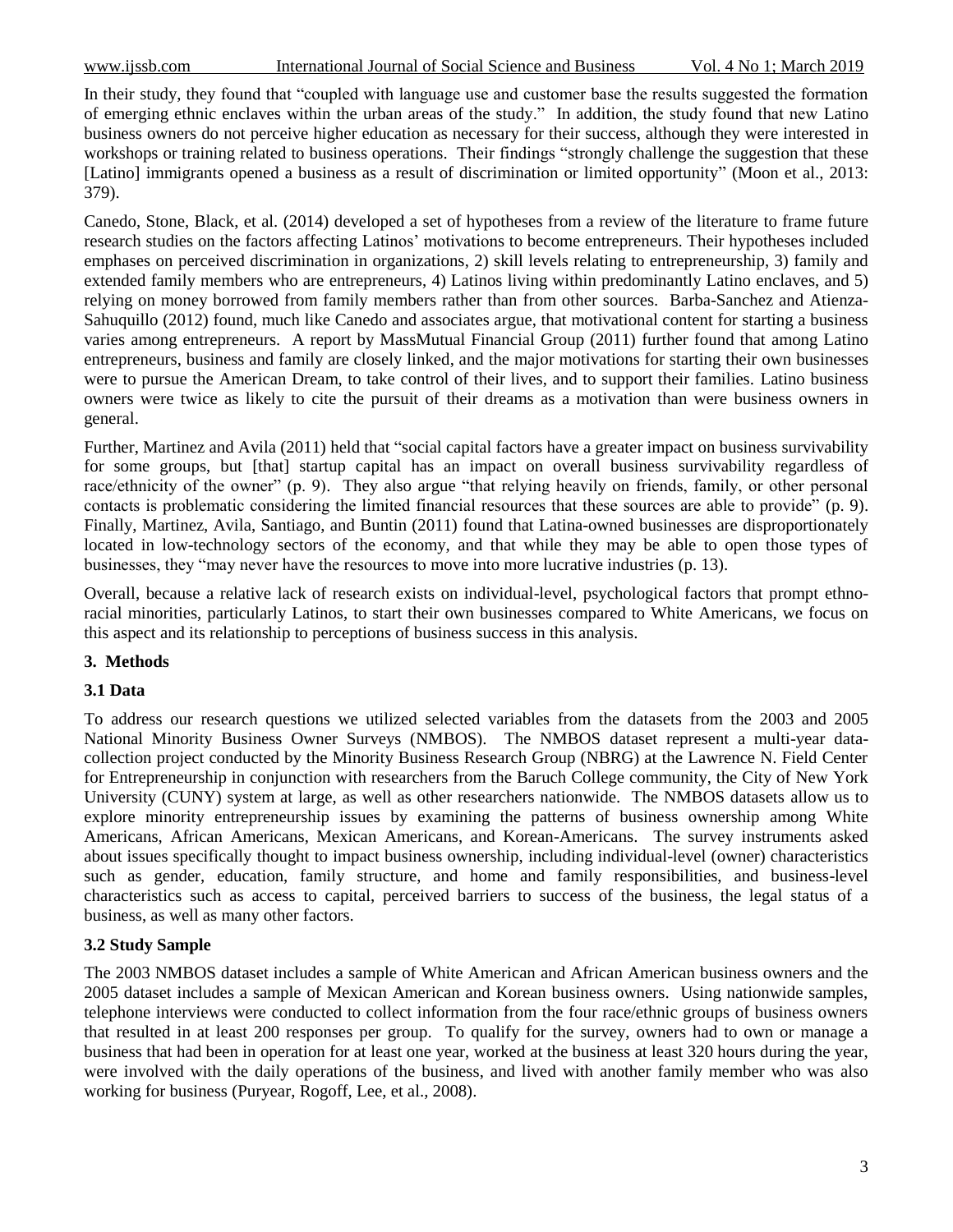For purposes of this analysis, we requested selected variables for only the White American and Mexican American business owner samples from the NMBOS data managers. Overall, our sample included a total of 405 respondents, 209 were White American owners and 196 were Mexican American owners.

#### **3.3 Variables**

#### **3.3.1 Dependent Variables**

*Perceived Firm Success.* Our primary research focus concerned the success of firms from the owners' perspective, or perceived firm success. In order to measure perceived business success the NMBOS asked participants (business owners) to answer the question: "on a scale of 1 to 5, how successful has your business been up to date?" (1=very unsuccessful and 5=very successful). To measure perceived success in this analysis, we retained the variable in its original form. While much emphasis has been placed on the "actual" factors determining firm success, usually measured as profits or employee growth, other research suggests that objective factors of success have little relevance if business owners do not perceive themselves as successful (Reijonen & Komppula, 2007). Specifically, because small business owners are intricately involved with the day-to-day operations of their businesses, the attitudes and motives of the owner become the driving forces of the firm itself and thereby have a potentially significant impact on the actual success of the business (Simpson, Tuck, & Bellamy, 2004). Thus, as Reijonen & Komppula (2007) argue, the motivations that prompt business owners to begin new entrepreneurial ventures tend to have a direct impact on their perceived, and ultimately, their actual firm success.

Business success is a highly subjective term, with definitions ranging from rates of turnover and profit and business growth to the ability to balance work and family life, obtaining job satisfaction, and autonomy. Nevertheless, because of the omnipresence of the owner in the daily affairs of the business, the goals that the owner sets for the business are critical starting points for assessing success. This is the case because success determined from purely objective measures has little relevance if it does not also take into account the personal motivations and goals of the entrepreneur who has the power to make decisions that directly affect the more objective measures of success of a business (Reijonen & Komppula, 2007, p. 692). Although the analysis by Reijonen & Komppula (2007) is an example of research that investigates the relationship between perceived success and actual success, we are unaware of existing research that analyzes the potential relationship between motivations for starting a business and perceived success.

#### **3.3.2 Independent variables**

*Motivations for entrepreneurship*. Our primary predictor variables included the motivations for entrepreneurship. We employed exploratory factor analysis (EFA), which is "used as a means of exploring the underlying factor structure without prior specifications of a number of factors or components" (Kim & Mueller, 1978, p.77). For the EFA formulation, the individual questions for observed variables were included in the model as they were assessed originally in the NMBOS. Specifically, the NMBOS asked business owners to indicate how important the following five factors were in motivating them to own a business: 1) earning lots of money, 2) satisfaction of creating or building a business, 3) utilizing my skills and abilities, 4) building financial security for my family, and 5) living how/where I like. Each was measured using a Likert scale ranging from 1 to 5, where 1=least important and 5=most important:

Ultimately, the EFA identified two factors for types of motivation: one measuring self-realization motivations (satisfaction of creating or building a business, utilizing my skills and abilities) and the second measuring financial motivations (earning lots of money, building financial security for my family, and living how/where I like) (See Table 1). We also examined a scatter plot of the factor loadings to confirm that there were two distinctive factors. The items comprising the financial motivations factor had a Chronbach"s Alpha of .67, and the items comprising the self-realization motivations factor had a Chronbach"s Alpha of .68. These two scales are consistent with those of previous studies, where financial motivations are described as "reasons that describe an individual's intention to earn more money and achieve financial security," and where self realization motivations are described as "reasons involved with pursuing self-directed goals" (Carter et al., 2003, p. 14).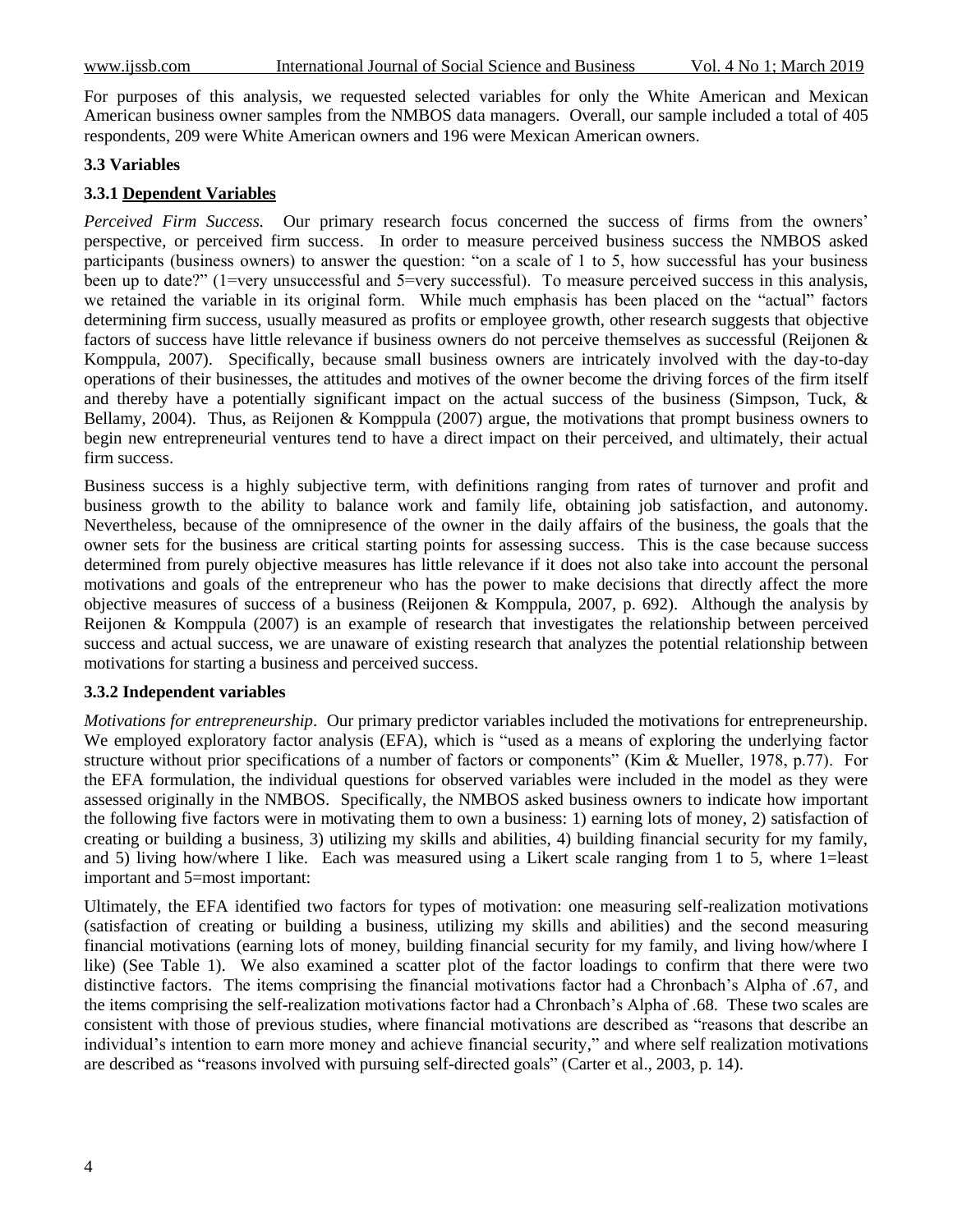| <b>Item</b>                            | <b>Self Realization</b> | <b>Financial</b> |
|----------------------------------------|-------------------------|------------------|
| Earning lots of money                  | $-.02$                  | .66              |
| Building financial security for my     |                         |                  |
| family                                 | .13                     | .53              |
| Satisfaction of creating or building a |                         |                  |
| business                               | .64                     | .06              |
| Utilizing my skills and abilities      | .63                     | .04              |
| Living how/where I like                | .17                     | .46              |
| Chronbach's alpha                      | .67                     | .68              |

**Table 1. Rotated Promax Component Matrix of Entrepreneurs' Motivations to Own a Business**

We also controlled for several variables in our analysis at both the individual level (e.g., gender, holding a business degree or not, and age) and the business level (e.g., home-based business and family-owned business).

# **3.3.3 Individual level variables**

*Gender.* The results of previous studies suggest that gender is an important factor in determining business success (Jones & Tullous, 2002; Robb & Coleman, 2009). Moreover, based on cultural differences between Mexican Americans and White Americans, previous analyses suggest that Latinas, especially those of Mexican origin, are less likely to own businesses, and also have different motivations for doing so compared to White American women. Specifically, Latinas cite a desire to contribute financially to the family, but also cite other reasons such as a desire to balance work and family. In contrast, Latinos (men) do not express specific work-family conflicts (Jones & Tullous, 2002). Overall, minority men are more likely to cite financial success and innovation as their primary motivators compared to minority women (Gibson, 2008). Gender was coded as 0=male and 1=female and was retained in its original form for the purposes of this analysis.

*Educational attainment.* To assess the educational attainment of respondents, the NMBOS asked business owners the following question: "Now I will ask you about any formal business training you"ve had beyond high school…do you have a business-related degree?" This variable was coded as 0=no and 1=yes. For purposes of this analysis, this variable was retained in its original form. In general, Mexican Americans have lower levels of education compared to White Americans (Raijman & Tienda, 2000). Previous research has linked this human capital deficit to lower levels of self-employment among Mexican Americans (Lofstrom & Wang, 2009). Furthermore, Mexican Americans have higher exit rates from self-employment statuses because their lower educational attainment limits their ability to enter into successful and sustainable businesses within less vulnerable and more human- and financial-capital intensive industries (Lofstrom & Wang, 2009; Martinez & Avila, 2011).

*Age.* Previous research on Latino entrepreneurship suggests that Latino business owners are younger than their White counterparts (Raijman & Tienda, 2000). Age was measured as a continuous variable that ranged from 18 to 99 years. We retained this variable in its original form.

# **3.3.4 Business level variables**

*Home-based business.* Previous research on Latino-owned businesses has identified small "microenterprises" as a common entrepreneurial venture for new business owners (Robles, 2007). Due to barriers to accessing the mainstream business market, such as poor language proficiency, or structural issues, such as discriminatory lending practices, Latinos may occupy smaller niche markets that cater to co-ethnics and/or are located in ethnic enclaves (Grey, Rodriguez, & Conrad, 2004; Ramirez & Hondagneu-Sotelo, 2009; Robles & Cordero-Guzmán, 2007; Zhou, 2004). In order to assess home-based business status, the NMBOS asked respondents the following question: "Is this business based in or from your home?" This variable was coded as 0=yes and 1=no. We retained the variable in its original form for the purposes of this analysis.

*Family-owned business.* According to previous research, family context is important because it is a crucial component of culture. As Danes, Lee, Stafford , et al. (2008) argue, "the family, with its own interpersonal dynamics, acts as the crucible that mixes ethnicities, and creates culture, thereby serving as the "mediating milieu" for the entrepreneurial experience" (p. 230).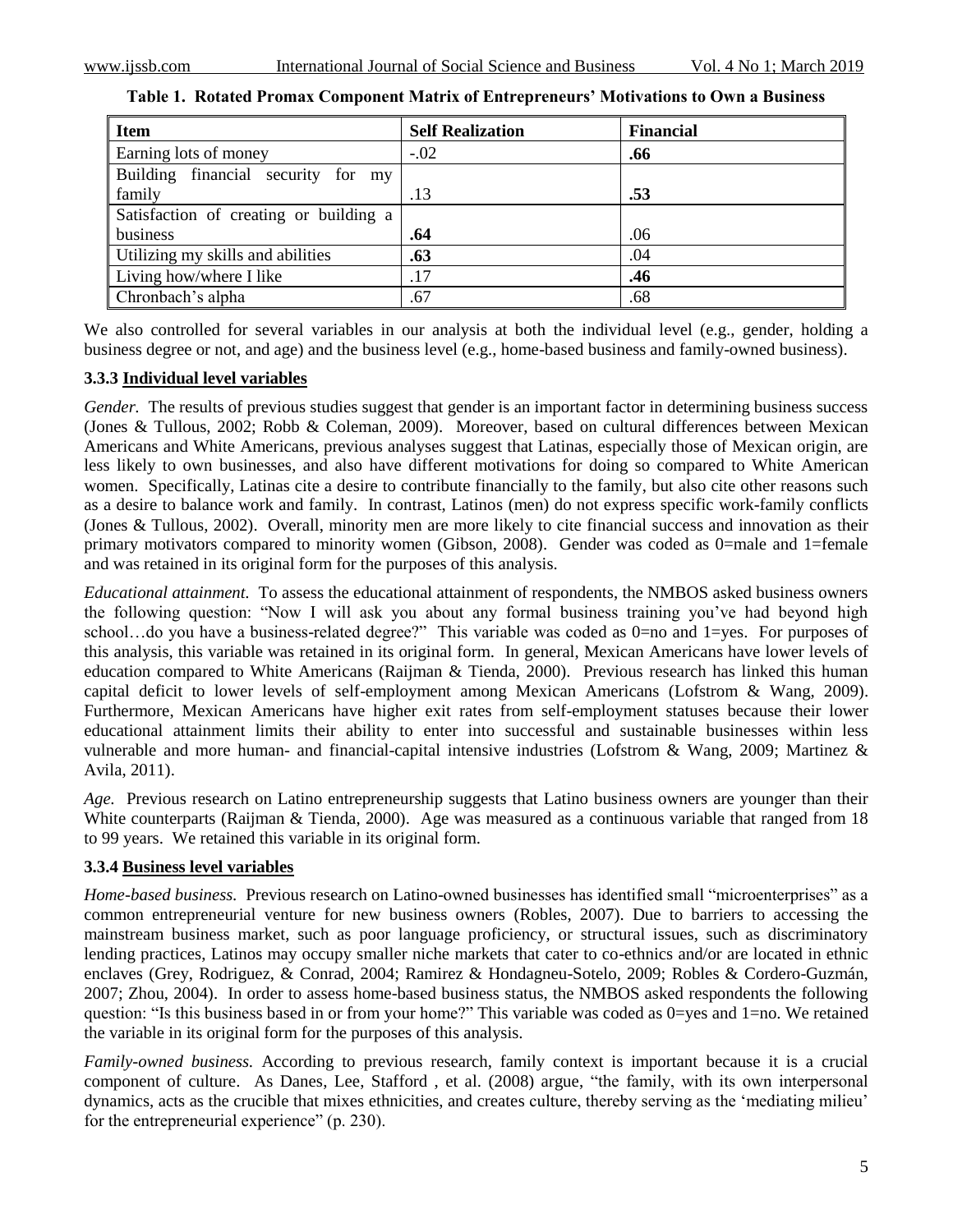Consequently, the family fosters cultural messages dominant in the larger ethnic context and has the potential to drive motivations for entrepreneurship and feelings of business success in achieving these initial goals. The NMBOS assessed whether or not a business was family-owned by asking respondents the following question: "Do you consider this business to be a family business?" This variable was coded as 1=yes and 0=no and was retained in its original form for the purposes of this analysis.

# **4. Analytical Strategy**

The aims of this study were threefold: 1) compare entrepreneur characteristics (at the individual and business levels) and their potential association with perceived success among Mexican Americans and White Americans; 2) examine the motivations of Mexican American entrepreneurs and compare them to those of White entrepreneurs; and 3) test for an association between the motivations for entrepreneurship and perceived success by race/ethnicity.

We first generated descriptive statistics for the individual-level (owner) and business characteristics for the study sample. We conducted bivariate analyses to test for differences between groups using *t*-test and Chi-square as appropriate, using White American in the study sample as the reference group.

To achieve the second aim of the study we conducted t-tests comparing the mean responses on each Likert scale for the five questions pertaining to motivations for owning a business using White Americans as the reference group. To achieve the third aim of our analysis, we conducted linear regression to explore the effects of the two types of motivations derived from our EFA, as well as the business and owner characteristics, on the perceived success of businesses. For the purposes of this analysis, we recoded owner responses recorded as "n/a" or "no response" as missing. In this analysis, we stress precision of the study estimates with a focus on 95% confidence intervals.

# **5. Results**

# **5.1 Descriptive Statistics**

Table 2 presents descriptive statistics for owners and firms by race/ethnicity. A significantly larger percentage of Mexican American business owners in the sample are female (49.0% compared to 37.8% among White Americans), own a significantly smaller percentage of home-based businesses (29.6% compared to 75.1%), own a larger percentage of family-owned businesses (88.3% compared to 80.7%), and are younger, on average, compared to White Americans (46.8 years old compared to 54.7 years old).

| <b>Variables</b>                 | <b>Population</b> | <b>White Americans</b> | <b>Mexican Americans</b> |
|----------------------------------|-------------------|------------------------|--------------------------|
|                                  | Percent           | Percent                | Percent                  |
| <b>Owner characteristics</b>     |                   |                        |                          |
| Gender <sup>1</sup>              | 43.21             | 37.8                   | $49.0^{\degree}$         |
| Business degree <sup>2</sup>     | 29.35             | 33.5                   | 25.0                     |
| <b>Business characteristics</b>  |                   |                        |                          |
| Home based business <sup>3</sup> | 53.1              | 75.1                   | $29.6^*$                 |
| Family business <sup>4</sup>     | 84.4              | 80.7                   | $88.3*$                  |
| Mean age                         | 51.0              | 54.7                   | $46.8***$                |

**Table 2. Descriptive Statistics for Owner and Firm Characteristics by Race/Ethnicity.**

Significant race differences using *t*-test or Chi-square test; \*\*\*p $< .001$ ; \*p $< .01$ ; \*p $< .05$ ; Standard deviations reported in parenthesis

 $1<sup>1</sup>$  0=male; 1=female

<sup>3</sup> 0=not a home-based business; 1=home-based business

<sup>4</sup> 0=not a family-owned business; 1=family-owned business

 $2$  0=no business degree; 1=holds a business degree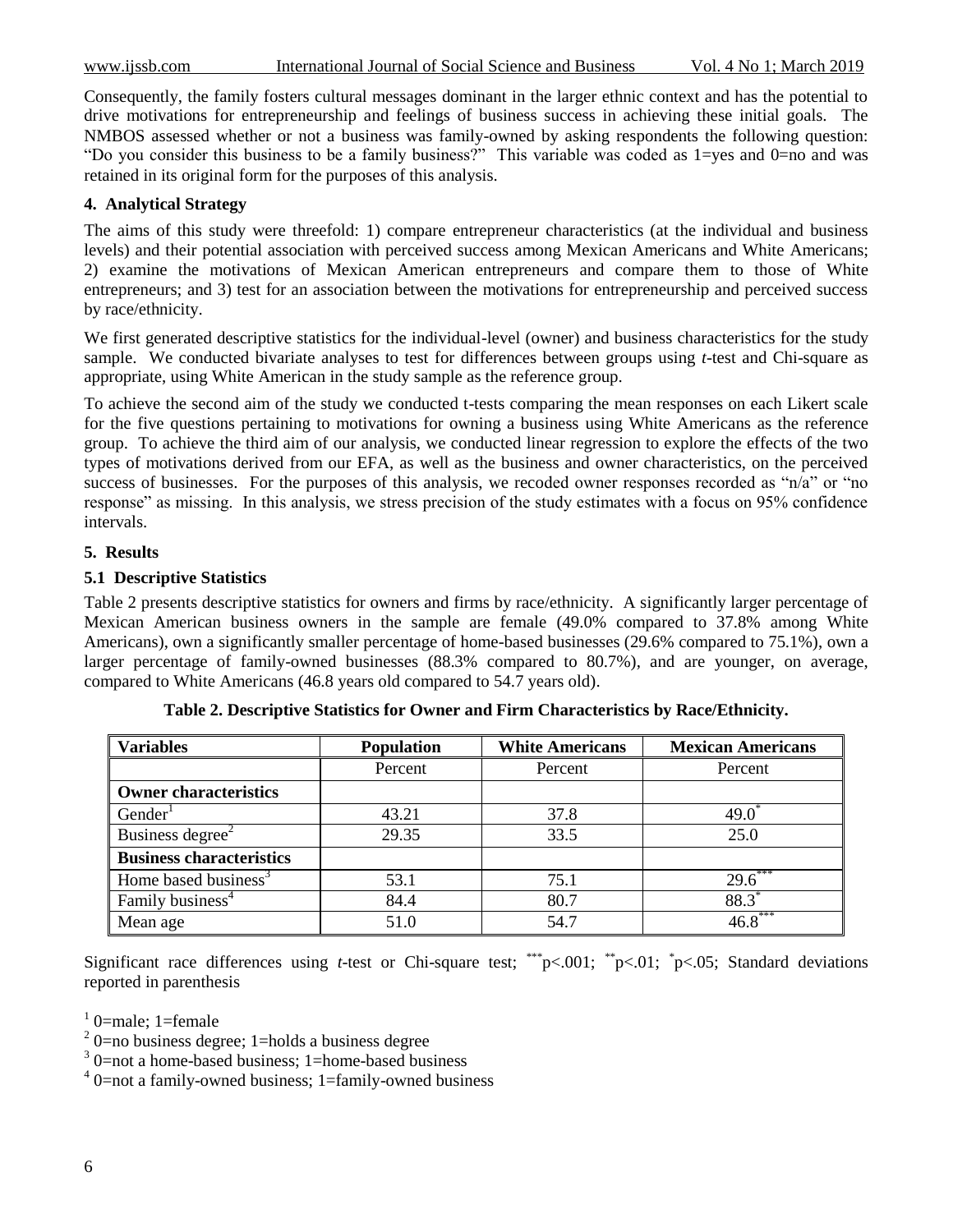#### **5.2 Motivations for Owning a Business**

The results of the t-tests comparing the means of the motivations for owning a business for the two groups are presented in Table 3, which shows that Mexican Americans had a higher mean than White Americans on the Likert scale for every item. Specifically, Mexican Americans were significantly more likely to cite earning money, gaining financial security for their family, living how/like they want, gaining the satisfaction of owning a business, and utilizing their skills and abilities as significantly more important in the decision to open a business. The two motivation items on which Mexican Americans ranked highest were gaining financial security for their family and utilizing their skills and abilities. By comparison, White Americans ranked gaining the satisfaction of owning a business and utilizing their skills and abilities as the top two motivations for owning a business.

| Table 3. T-tests for Mean Responses on Motivation Scale Items for White Americans and Mexican |
|-----------------------------------------------------------------------------------------------|
| Americans $(n=405)$                                                                           |

| <b>Motivations</b>                  | <b>White Americans</b> | <b>Mexican Americans</b> |  |
|-------------------------------------|------------------------|--------------------------|--|
| <b>Financial Items</b>              |                        |                          |  |
| Earn money                          | 3.2(.08)               | ***<br>3.9(.08)          |  |
| Gain financial security for my      | 4.0(0.08)              | ***<br>4.6(.06)          |  |
| family                              |                        |                          |  |
| <b>Self realization items</b>       |                        |                          |  |
| Live how/like I want to             | 4.0(0.08)              | 4.5 $(.06)$ <sup>*</sup> |  |
| Gain the satisfaction of creating a | 4.2(.08)               | 4.5 $(.06)$ ***          |  |
| business                            |                        |                          |  |
| Utilize my skills and abilities     | 4.3(0.06)              | 4.6(.06)                 |  |

Standard errors reported in parenthesis;  $\binom{***}{1}$   $\lt$ .001;  $\binom{*}{1}$   $\lt$ .01;  $\binom{*}{1}$   $\lt$ .05

#### **5.3 Linear Regression**

The results of the linear regression shown in Table 4 suggest that there were not any race/ethnic differences between White Americans and Mexican Americans in terms of the effects of motivations for owning a business on perceived business success. In the base model there were race/ethnic differences, with Mexican American entrepreneurs citing higher perceived business success compared to White Americans. Specifically, if a respondent was Mexican American, then perceived business success increased by .19 units on a scale from 1 to 5 with 5=very successful. However, in the second model incorporating the motivations for entrepreneurship and controlling for individual and business characteristics, the effects of race/ethnicity on perceived business success disappeared. Self-realization motivations were significantly associated with perceived business success for the sample, where every one unit increase on the scale for self-realization motivations was associated with a .01 unit increase in perceived success. Similarly, every one year increase in the age of a business owner was associated with a .40 increase in perceived business success for the sample.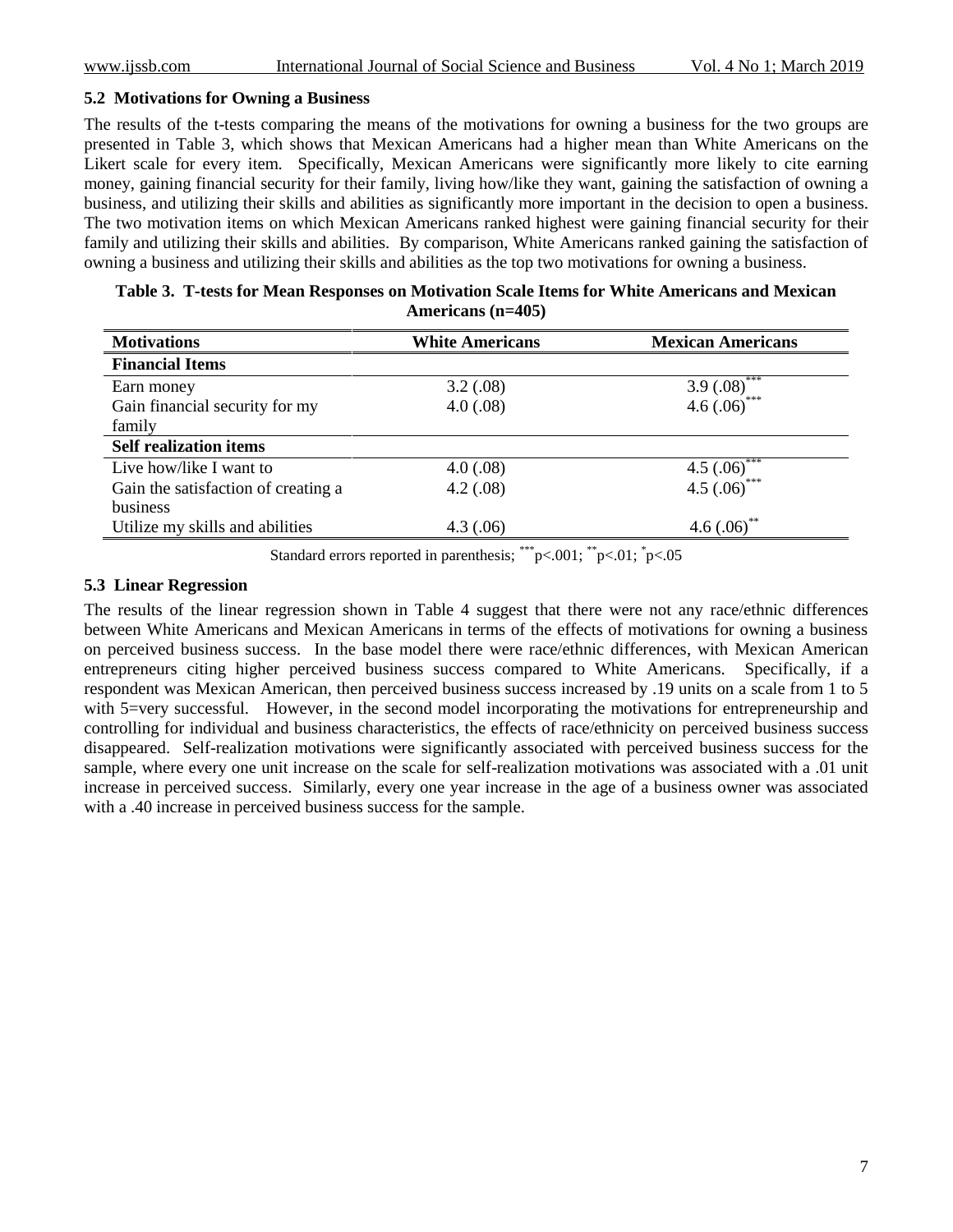|                                     | <b>Model I</b> | <b>Model II</b> | <b>Model III</b> |
|-------------------------------------|----------------|-----------------|------------------|
| Race/ethnicity <sup>1</sup>         | $.19(.10)^*$   | .01(.11)        | .07(.33)         |
| <b>Motivations</b>                  |                |                 |                  |
| Financial                           |                | .02(.01)        | .02(.01)         |
| Self realization                    |                | $.01 (.00)$ *** | $.00(.00)$ ***   |
| <b>Individual characteristics</b>   |                |                 |                  |
|                                     |                |                 |                  |
| Gender <sup>2</sup>                 |                | $-.08(.10)$     | $-.09(.10)$      |
| Age                                 |                | .40(.20)        | $.40(.20)^*$     |
| Business degree <sup>3</sup>        |                | .08(.10)        | .07(.10)         |
| <b>Business characteristics</b>     |                |                 |                  |
| Home-based business <sup>4</sup>    |                | $-.12(.10)$     | $-.12(.11)$      |
| Family business <sup>5</sup>        |                | .08(.13)        | .08(.13)         |
| <b>Interaction Terms</b>            |                |                 |                  |
| Latino*financial motivations        |                |                 | $-.02(.02)$      |
| Latino*self realization motivations |                |                 | .00(.00)         |

#### **Table 4. Linear Regression of Motivations for Owning a Business on Perceived Success (n=405)**

Standard errors reported in parenthesis;  $\sqrt[**]{8}$  = 0.001;  $\sqrt[**]{8}$  = 0.05

<sup>1</sup> 0=White American; 1=Mexican American

 $2$  0=male; 1=female

<sup>3</sup> 0=does not hold business degree; 1=holds business degree

4 0=not a home-based business; 1=home-based business

 $5$  0=not a family business; 1=family business

Finally, in the third model incorporating motivations for owning a business and the interaction of race/ethnicity and motivation orientation, and controlling for individual and business characteristics, the effects of race/ethnicity were still insignificant on perceived business success. However, both self-realization motivations and financial motivations were significantly associated with perceived success. Specifically, every one unit increase on the scale for financial motivations was associated with a .02 increase in perceived success for the sample. Similarly, every one unit increase on the scale for self-realization motivations was associated with a marginal increase in perceived success of .00 (.005) units. Age was also associated with an increase in perceived success of the sample; every one year increase in age was associated with a .40 increase in perceived success.

#### **6. Discussion**

This study contributes to our understanding of Mexican American business owners and their motivations for starting a business by comparing them to White Americans. It begins to question simple socio-cultural explanations behind ethno-racial minorities' motivations for owning their own businesses. As described in this analysis, previous authors have utilized socio-cultural arguments to frame ethno-racial minorities' motivations for starting their own businesses. Specifically, the family and the co-ethnic community have been posited as the two primary networks that support ethno-racial minority entrepreneurship, and that these networks help minorities overcome the effects of racism, as well as providing a source of labor. Cultural factors, such as the emphasis on family and the co-ethnic community, as well as the structural problems that minorities face, tend to be viewed as the principal motivating forces for ethnic minority business owners (Johnson, 2000).

However, this analysis provides several interesting findings that add to these other findings. First, Mexican business owners appear to differ from White Americans in terms of their motivations for starting new businesses on each of the items comprising the self-realization and financial motivation scales. Mexican business owners ranked one financial motivation item (gaining financial security for my family) and one self-realization motivation item (utilizing my skills and abilities) as their top two motivations for starting a business. By comparison, White business owners ranked two self-realization motivation items as their top two motivations for starting a business (gaining the satisfaction of owning a business and utilizing my skills and abilities).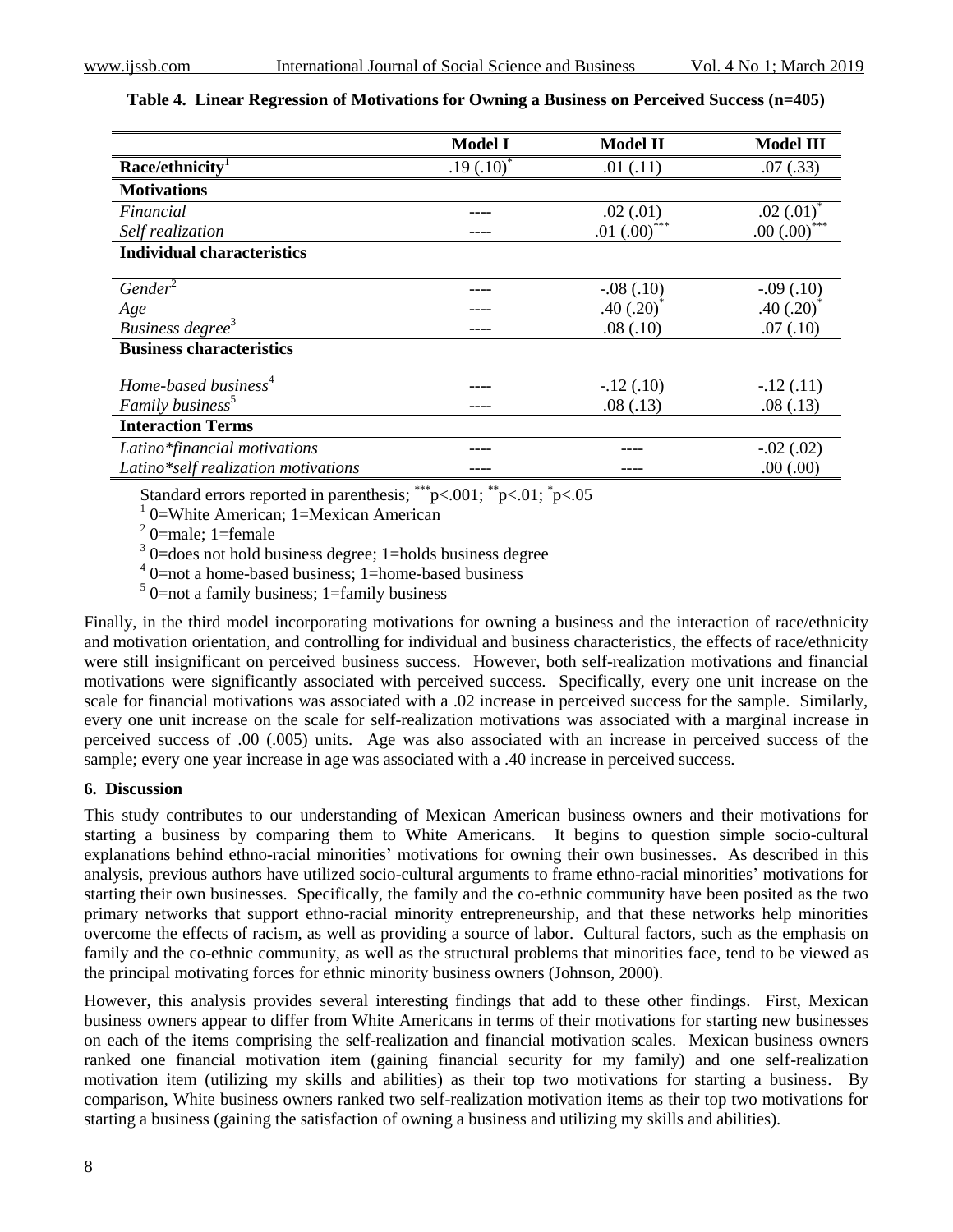These results add to the previous findings by highlighting the extent to which Mexican American business owners differ in their motivations relative to White Americans when it comes to individualistic motivations to maximize financial gain through business ownership. At the same time, some of the items that comprise the scales may lend support to previous findings about Mexican American culture, such as that on family, rather than simply reflecting financial or self-realization goals.

Previous research has emphasized the family as the primary reference on which Mexican Americans center their intentions for business ownership. Because the family is viewed as an important, if not the most important, aspect of life, Mexican Americans tend to develop their businesses to support the family (Masuo & Malroutou, 2009). Indeed, one of the items comprising the financial motivation scale and the one that Mexican Americans ranked as one of the top motivations for starting a business was "gaining financial security for my family". Although this was categorized as a financial motivation according to the EFA, this may be more indicative of the fact that Mexican Americans are more likely to consider the family than are White Americans when making the decision to start their own business. This is not to suggest that Mexican American culture is overly defined by overgeneralizations or preexisting stereotypes, but rather is an affirmation of the importance of family to Mexican Americans.

The results of the linear regression of motivation orientation on perceived success suggest that motivation orientation has an effect on perceived business success, but not by race/ethnicity as might be anticipated. Specifically, motivation orientation was not significantly associated with perceived business success when examining the interaction effects of Mexican American ethnicity with motivation orientation. These findings lend support to the importance of moving beyond socio-cultural explanations to understand the motivations of Mexican American and other ethnic minority groups" toward business startup and ownership. Similarly, it is also important to consider definitions of success. Because the NMBOS data do not provide a description of how perceived success was conceptualized and instead asked respondents a broad question to capture perceived success (e.g. "on a scale of 1 to 5 how successful has your business been to date?"), we cannot determine which factors owners took into account when answering this question. In other words, it could be profits or balancing work and family life.

#### **7. Conclusion**

Commonly, researchers have attributed psychological differences between White Americans and minority race/ethnic groups to cultural factors unique to each group that dictate the ways by which individuals think. An example of this type of thinking is the assumption that Mexican American business owners have strictly different motivations for owning businesses compared to White Americans. Adopting the view of Cardon, Stone, Black, et al. (2008), we find this way of thinking problematic, especially when one considers the fact that ethno-racial minority groups are heterogeneous and have a multitude of motivations for starting new businesses. Mexican Americans, like other ethno-racial minorities, confront structural inequalities that often "push" some of them into business ownership as a way to circumvent racial discrimination, low wages or other barriers to earning a living in the mainstream labor market. Even when Mexican American (and Latino) business owners make the decision to open a business, they are faced with barriers to sustaining their businesses such as a lack of access to financial capital (Martinez, Avila, Santiago, & Buntin, 2011). However, our effort to disentangle the individual psychological motivations from socio-cultural and structural barriers to starting a business shows that White American and Mexican American business owners have similar motivations for entering into business ownership, and that they may not be so different after all in terms of their personal motivations and its impact on perceived business success.

#### **7.1 Limitations**

Although this study makes several important contributions to our understanding of the motivations of Mexican American business owners, there were also some limitations. Primarily, our outcome variable of interest, perceived success, was measured using only a 5-point Likert scale. Because we used an existing dataset, we were unsure of the coding of this variable as only the value labels for 1 (very unsuccessful) and 5 (very successful) were provided in the codebook. Rather than guess the value labels for 2, 3, and 4 we opted to treat this variable as ordinal and use linear regression. Although linear regression provided some important results, it may not have been the best method.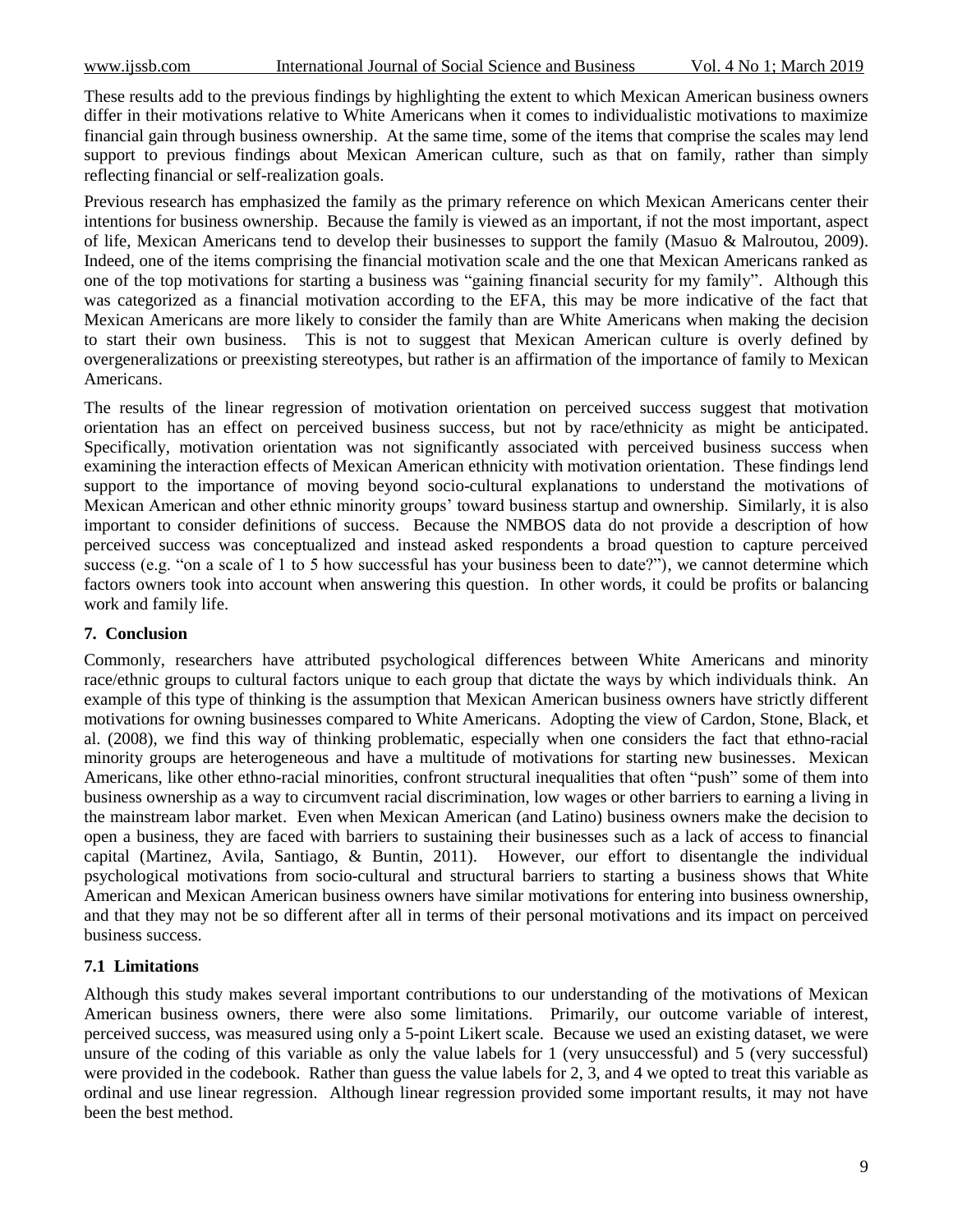But its use was dictated by the fact that we also attempted conducting probit and logit analyses and found that we violated the proportional hazards assumption, rendering these methods useless for our purposes. In an attempt to remedy this situation, we also tried using generalized ordered logit but found that our models contained too many negative estimated probabilities. As McCallugh & Nelder (1989) explain: "The usefulness of non-parallel regression models is limited to some extent by the fact that the lines must eventually intersect. Negative fitted values are then unavoidable for some values of x…" (p. 155). Ultimately, we opted to use linear regression so as to avoid these problems.

We were also unable to use some variables noted as important to motivations for opening a business and for success in the literature. For example, we were unable to use industry and legal status because these variables contained too few cases. We were also unable to use the total employee variables because of collinearity with perceived success. Finally, we were unable to use the immigrant status variable because of the small number of cases for White Americans.

Still, the NMBOS dataset is useful because it provides data on a number of factors for the business owners, the businesses, their family, and the community—a unique contribution that many other datasets on this topic fail to include.

# **7.2 Policy Implications**

Similar to Cardon et al. (2008), we suggest that researchers cease to view ethno-racial minority entrepreneurs as a homogenous group. White entrepreneurs are not viewed in this same manner, so it makes little sense to posit ethnic minority business ownership with such a narrow focus. Taking heterogeneity into account may be a better approach to creating policies to further business creation among ethnic subgroups. Clearly, Mexican Americans and members of other ethnic minority groups are motivated to establish their own businesses. However, their status as minorities implies that they face structural challenges that limit their human and financial capitals. Similarly, Latinas (and other groups of women) face structural barriers that are unique to their position in society which limit them from accessing the necessary human and financial capital to successfully run their businesses, although they may have equal desire to do so compared to men (Martinez & Avila, 2011). Structuring policies and tailoring programs around the specific needs of subgroups relative to the barriers that they face to create and sustain successful businesses may prove fruitful in further integrating them into the nation's economy.

#### **Acknowledgements**

The 2003 and 2005 National Minority Business Owner Surveys (2003 and 2005 NMBOS) were conducted by the Minority Business Research Group (MBRG) at Baruch College as part of two major research projects. The first project was the "2003 National Minority Business Owner Surveys, Whites and African Americans (2003 NMBOS)" which was funded by GreenPoint Financial Corporation. The 2003 NMBOS was managed by Alvin N. Puryear, Edward G. Rogoff, Myung-Soo Lee, and Ramona K. Zachary at the Lawrence N. Field Center for Entrepreneurship, Baruch College. Interview questionnaires, originally developed by the Family Business Research Group (FBRG) relative to 1997/2000 National Family Business Surveys (1997/2000 NFBS), were adapted for use for NMBOS purposes.

The second project was the "2005 National Minority Business Owner Surveys, Korean Americans and Mexican Americans (2005 NMBOS)" and was funded by the Ewing Marion Kauffman Foundation. The 2005 NMBOS was also managed by Alvin N. Puryear, Edward G. Rogoff, Myung-Soo Lee, and Ramona K. Zachary at the Lawrence N. Field Center for Entrepreneurship, Baruch College. Interview questionnaires, originally developed by the Family Business Research Group (FBRG) relative to 1997/2000 National Family Business Surveys (1997/2000 NFBS), were also adapted and translated for "in-language" interviews. We are grateful to the Lawrence N. Field Center for Entrepreneurship, Baruch College for allowing us to use the data for secondary analyses.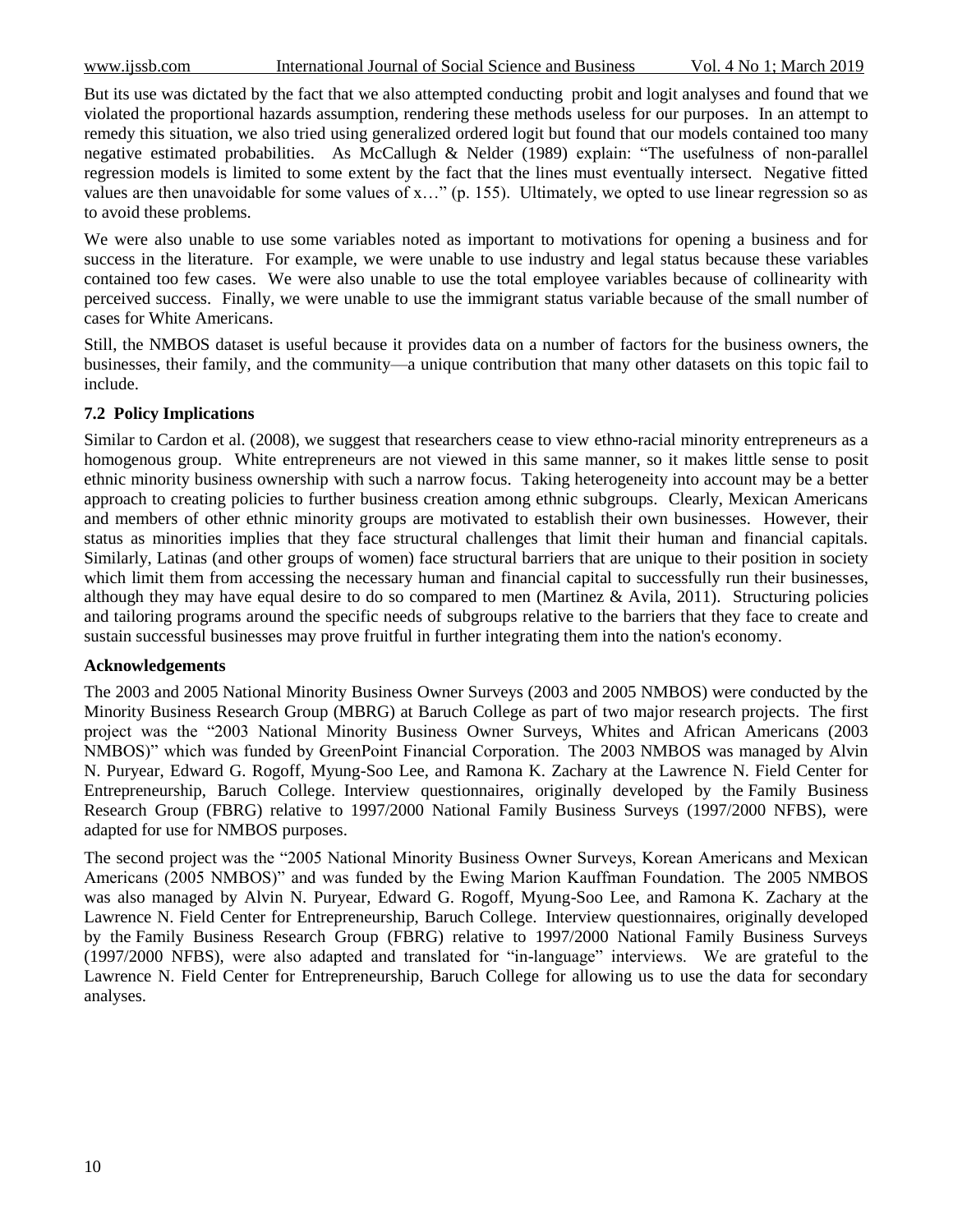#### **References**

- Barba-Sanchez, V., Atienza-Sahuquillo, C., (2012) Entrepreneurial Behavior: Impact of motivation factors on decision to create a new venture, *Investigaciones Europeas de Direccion y Ecnomía de la Empresa*, (18) 132-138.
- Bates, T., Jackson, W. E., & Johnson, J. H. (2007). Advancing Research on Minority Entrepreneurship. *Annals of the American Academy of Political and Social Science*, 613, 10-17.
- Canedo, J.C., Stone, D.L., Black, S.L., & Lukaszewski, K.M. (2014). Individual Factors Affecting Entrepreneurship in Hispanics. *Journal Articles The Commons Northern Michigan University,* Paper 101.
- Cardon, M. S., Shinnar, R. S., Eisenman, M., Rogoff, E. G. (2008). Segmenting the Population of Entrepreneurs: A Cluster Analysis Study. *Journal of Developmental Entrepreneurship*, 13, 293-314.
- Carter, N. M., Gartner, W. B., Shaver, K. G., & Gatewood, E. J. (2003). The Career Reasons of Nascent Entrepreneurs. *Journal of Business Venturing*, 18, 13-39.
- Danes, S. M., Lee, J., Stafford, K., & Heck, R. K. (2008). The Effects of Ethnicity, Families and Culture on Entrepreneurial Experience: An Extension of Sustainable Family Business Theory. *Journal of Developmental Entrepreneurship*, 229-268.
- Gibson, A. D. (2008). Cultural Value Differences and Women-Owned Businesses in the United States: A Preliminary Exploration. *Journal of Applied Business Economics*, 8, 23-34.
- Grey, M. A., Rodriguez, N. M., & Conrad, A. (2004, November). *Immigrant and Refugee Small Business Development*. New Iowans Program, University of Northern Iowa. [Online] Available: <https://bcs.uni.edu/icili/pdfs/Immigrant-and-Refugee-Small-Business-Report.pdf> (October 17, 2011)
- Johnson, P. J. (2000). Ethnic Differences in Self-Employment among Southeast Asian Refugees in Canada. *Journal of Small Business Management*, 38, 78-85.
- Jones, K., & Tullous, R. (2002). Behaviors of Pre-Venture Entrepreneurs and Determinants of Their Financial Needs. *Journal of Small Business Management*, 40, 233-248.
- Kim, J., & Mueller, C. W. (1978). *Factor Analysis: Statistical Methods and Practical Issues*. Newbury Park, California: Sage University Press.
- Lofstrom, M. & Wang, C. (2009). Mexican-American Self-Employment: A Dynamic Analysis of Business Ownership: A Dynamic Analysis of Business Ownership. *Research in Labor Economics,* 29: 197-227.
- Martinez, R., Avila, B., Santiago, O., & Buntin, J. (2011). Latino-Owned Businesses: Startup Fund Sources and Implications in Comparison to Other Racial/Ethnic Groups. The Julian Samora Research Institute. [Online] Available: <https://jsri.msu.edu/upload/research-reports/Latino-Owned%20-%20WP48.pdf> (April 13, 2018)
- Martinez, R. & Avila, B. (2011). Does Formal Institutional Access Matter to the Survivability of Latina-Owned Firms? The Julian Samora Research Institute. [Online] Available: [https://jsri.msu.edu/upload/research](https://jsri.msu.edu/upload/research-reports/Research%20Paper%2049.pdf)[reports/Research%20Paper%2049.pdf](https://jsri.msu.edu/upload/research-reports/Research%20Paper%2049.pdf) (May 24, 2017)
- MassMutual Financial Group, *Family and Community are the Greatest Motivations for Hispanics in Pursuing the American Dream of Entrepreneurship*. (2011). [Online] Available: [http://juantornoe.blogs.com/hispanictrending/2011/08/family-and-community-are-the-greatest](http://juantornoe.blogs.com/hispanictrending/2011/08/family-and-community-are-the-greatest-motivations-for-hispanics-in-pursuing-the-american-dream-of-en.html)[motivations-for-hispanics-in-pursuing-the-american-dream-of-en.html](http://juantornoe.blogs.com/hispanictrending/2011/08/family-and-community-are-the-greatest-motivations-for-hispanics-in-pursuing-the-american-dream-of-en.html) (June 4, 2016)
- Masuo, D. M., & Malroutu, Y. L. (2009). *A Profile of Minority Business Owners.* Honolulu: College of Tropical Agriculture and Human Resources: University of Hawaii at Manoa.
- Masurel, E., Nijkamp, P., Tastan, M., & Vindigni, G. (2001). *Motivations and Performance Conditions for Ethnic Entrepreneurship*. Tinbergen Institute Discussion Paper, No. 01-048/3 [Online] Available: <https://www.econstor.eu/bitstream/10419/85763/1/01048.pdf> (January 25, 2018)
- McCallugh, P. & Nelder, J.A. (1989). *Generalized Linear Models*. Second Ed. London: Chapman & Hall.
- McManus, M. (2016). *Minority Business Ownership: Data from the 2012 Survey of Business Owners*. Issue Brief 12. Office of Economic Research of the Office of Advocacy, U.S. Business Administration. [Online] Available: <https://www.sba.gov/sites/default/files/advocacy/Minority-Owned-Businesses-in-the-US.pdf> (August 20, 2017).
- Moon, Z.K., Farmer, F., Abreo, C., & Miller, W.P. (2013). Human Capital Attributes of Hispanic Immigrant Entrepreneurs in a New Destination State. *Journal of Hispanic Higher Education,* 12(4), 369-385.